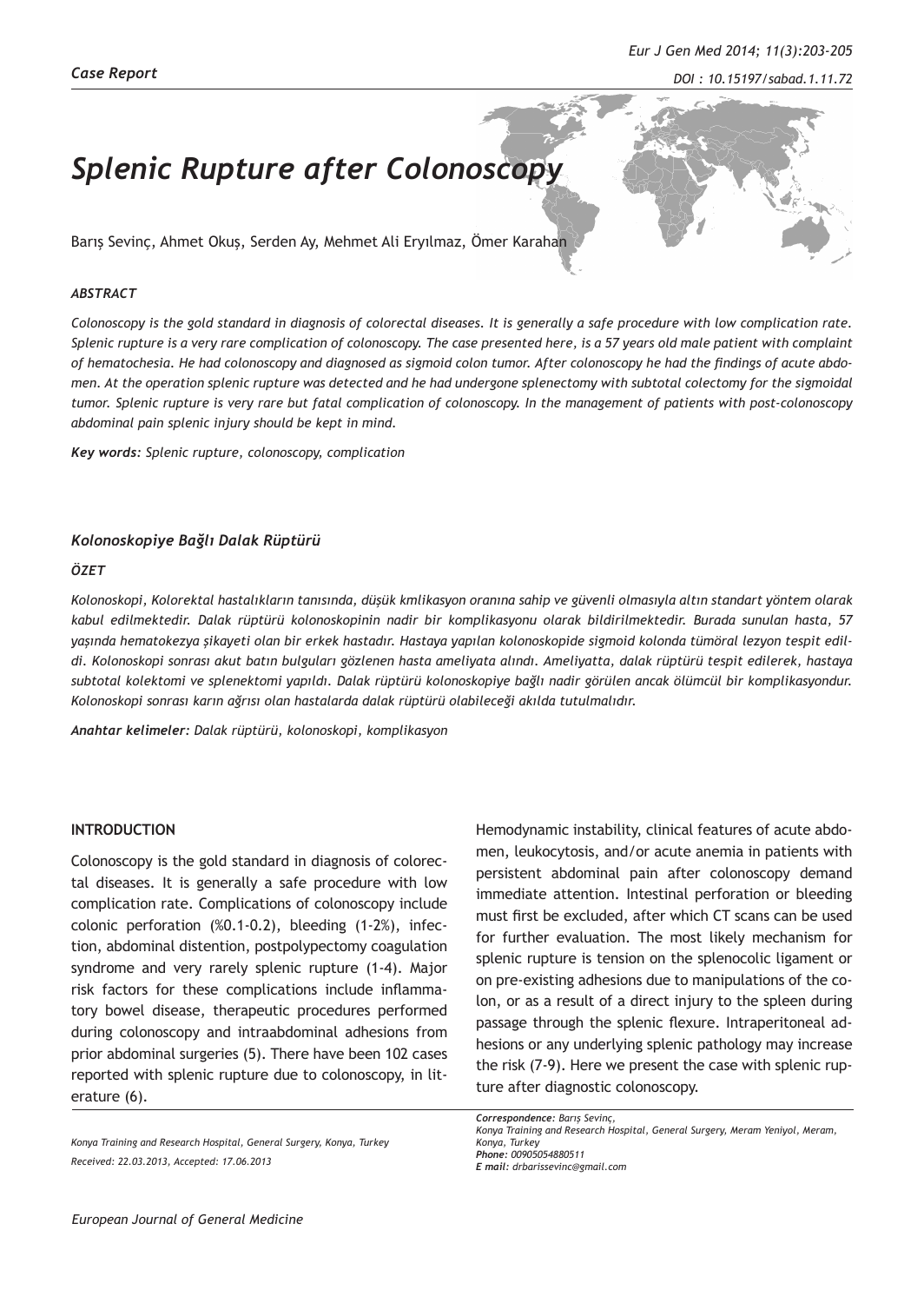# **CASE**

Fifty seven years old male patient administered to outpatient clinic with complaints of weight loss and hematochesia. The physical examination revealed no abnormality and he had mild anemia. He had undergone colonoscopy. He had an obstructive tumoral lesion at sigmoid colon and biopsies had been taken. The rest of the colon reported to be normal. The histopathological examination revealed grade 2 adenocarcinoma. Computed tomography of the abdomen revealed; wall thickness at the sigmoid colon with no metastasis and no invasion.

Six days after the colonoscopy the patient had administered to emergency department with complaints of abdominal pain and distention. Physical examination revealed; diffuse abdominal tenderness, defense and rebound tenderness. He had undergone emergency laparatomy.

*Preoperative findings;* After laparatomy with midline incision there was fresh blood in abdominal cavity. The entire abdominal cavity was explored and the cause of hemorrhage was found to be the splenic injury. There was tumoral lesion on the sigmoid colon and the proximal colon was dilated. Subtotal colectomy with ileorectal anastomosis and splenectomy was performed. There had been no complications after the surgery. The patient was discharged from the hospital on the postoperative 7th day.

#### **DISCUSSION**

Colonoscopy is widely used in diagnosis and treatment of many colonic disorders. Splenic injury due to colonoscopy is very uncommon. The first case was reported in 1974 (10) and the number of cases with splenic rupture due to colonoscopy reported is 102, since then (6). Smith et al and Ong et al each reported one case of splenic injury in a series of 20139 and 6387 colonoscopies, respectively (11,12). However, the number of cases with splenic rupture due to colonoscopy reported to be 102 cases (6). Besides, the incidence of splenic injury after colonoscopy is 0.004%, it can be a fatal complication with a mortality rate of 5% (6).

Most of the patients have the complaints of abdominal pain, anemia and elevated white blood cell count. Administration time to hospital is mostly the first 24

hours; however, as in our case this time can be as long as 6 days (6). In the management of post-colonoscopy symptoms, after elimination of bleeding and perforation, a CT scan can be helpful. CT scan can show extend of the injury and the hemoperitoneum (13, 14).

Splenic injury can be treated by splenectomy, splenic artery embolisation or can be followed conservatively. JRA Skipworth et al reported that 64.4% of splenic injuries after colonoscopy underwent splenectomy (6). In the present case there had been another known pathology for surgical intervention.

The present case is the first cases reported from Turkey. In our clinic, 398 patients underwent colonoscopy in the last three years and this is the first case with splenic rupture after colonoscopy.

In conclusion, splenic rupture is very rare but fatal complication of colonoscopy. In the management of patients with post-colonoscopy abdominal pain splenic injury should be kept in mind.

#### *REFERENCES*

- *1. Castelli M: Splenic rupture: an unusual late complication of colonoscopy CMAJ 1986;134:916–7.*
- *2. Levine E, Wetzel LH. Splenic trauma during colonoscopy. AJR Am J Roentgenol 1987;149(5):939–40.*
- *3. Tuso P, McElligott J, Marignani P. Splenic rupture at colonoscopy. J Clin Gastroenterol 1987;9(5):559–62.*
- *4. Prowda JC, Trevisan SG, Lev-Toaff AS. Splenic injury after colonoscopy: conservative management using CT. AJR Am J Roentgenol 2005;185(3):708–10.*
- *5. Daniel Murariu, Sarah Takekawa, Nancy Furumoto. Splenic Rupture: A Case of Massive Hemoperitoneum Following Therapeutic Colonoscopy. Hawai'i Med J 2010;69:140-1*
- *6. Singla S, Keller D, Thirunavukarasu P, Tamandl D, Gupta S, Gaughan J, Dempsey D. Splenic injury during colonoscopy-a complication that warrants urgent attention. J Gastrointest Surg 2012;16(6):1225-34*
- *7. Volchok J, Cohn M. Rare complications following colonoscopy: case reports of splenic rupture and appendicitis. J Soc Laparoendosc Surg 2006; 10: 114–6.*
- *8. Ahmed A, Eller PM, Schiffman FJ. Splenic rupture: an unusual complication of colonoscopy. Am J Gastroenterol 1997; 92: 1201–4.*
- *9. Di Lecce F, Vigano P, Pilati S, Mantovani N, Togliani T, Pulica C. Splenic rupture after colonoscopy. A case report and review of the literature. Chir Ital 2007;59:755–7.*
- *10. Wherry DC, Zehner H Jr. Colonoscopic fiberoptic colonoscopic approach to the colon and polypectomy. Med Ann C 1974;43:189–92.*